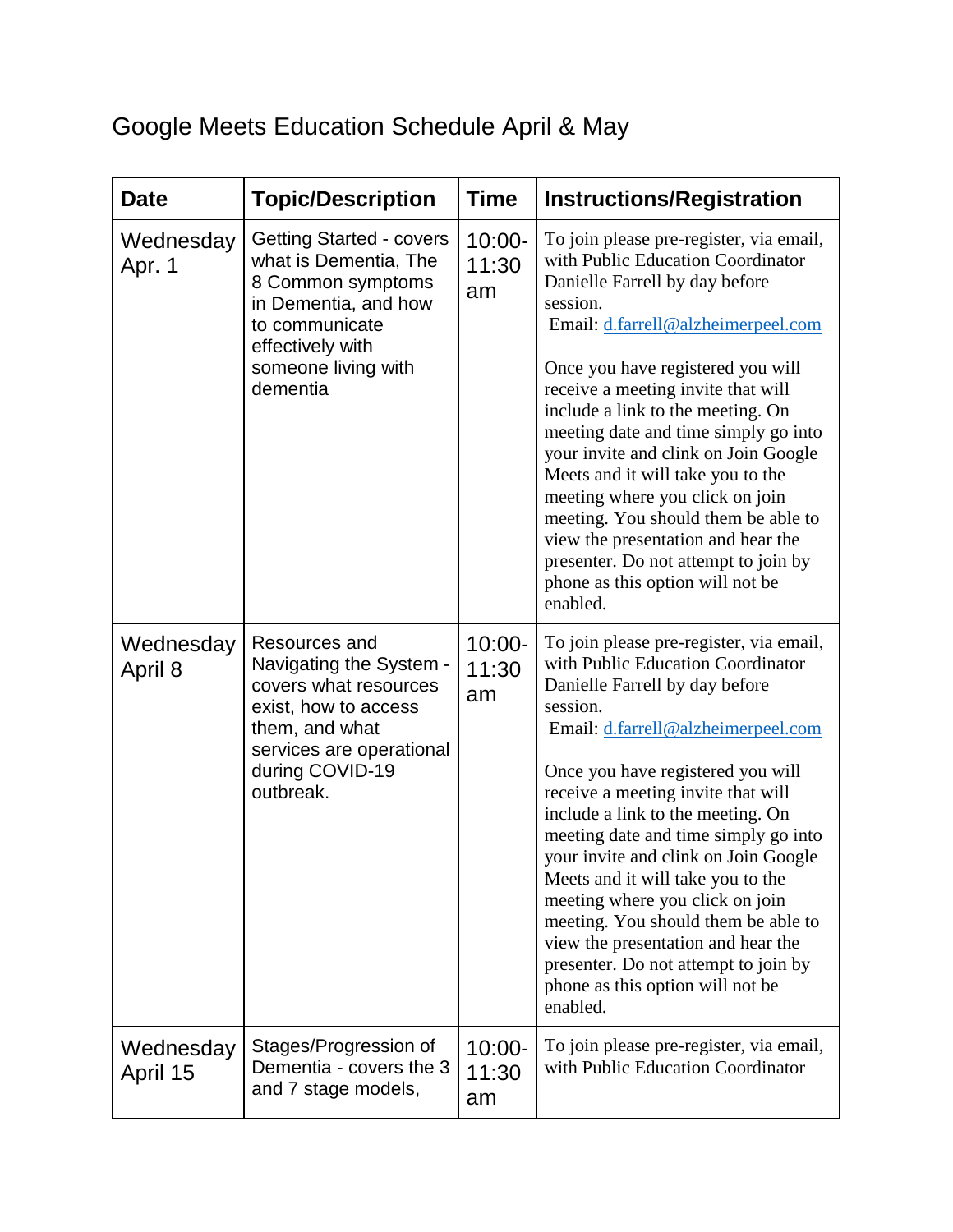|                       | what scores on the<br>assessments indicate,<br>and tips for each stage.                                                                                                                |                          | Danielle Farrell by day before<br>session.<br>Email: d.farrell@alzheimerpeel.com<br>Once you have registered you will<br>receive a meeting invite that will<br>include a link to the meeting. On<br>meeting date and time simply go into<br>your invite and clink on Join Google<br>Meets and it will take you to the<br>meeting where you click on join<br>meeting. You should them be able to<br>view the presentation and hear the<br>presenter. Do not attempt to join by<br>phone as this option will not be<br>enabled.                                                                                 |
|-----------------------|----------------------------------------------------------------------------------------------------------------------------------------------------------------------------------------|--------------------------|---------------------------------------------------------------------------------------------------------------------------------------------------------------------------------------------------------------------------------------------------------------------------------------------------------------------------------------------------------------------------------------------------------------------------------------------------------------------------------------------------------------------------------------------------------------------------------------------------------------|
| Wednesday<br>April 22 | Understanding<br>Behaviour - covers<br>what the meaning<br>behind behaviours is,<br>common behavioural<br>triggers, and<br>management<br>strategies.                                   | $10:00 -$<br>11:30<br>am | To join please pre-register, via email,<br>with Public Education Coordinator<br>Danielle Farrell by day before<br>session.<br>Email: d.farrell@alzheimerpeel.com<br>Once you have registered you will<br>receive a meeting invite that will<br>include a link to the meeting. On<br>meeting date and time simply go into<br>your invite and clink on Join Google<br>Meets and it will take you to the<br>meeting where you click on join<br>meeting. You should them be able to<br>view the presentation and hear the<br>presenter. Do not attempt to join by<br>phone as this option will not be<br>enabled. |
| Wednesday<br>April 29 | Montessori for<br>Dementia - covers what<br>is Montessori for<br>dementia, why we use<br>the techniques, activity<br>ideas for home use &<br>how to adapt them for<br>stage/abilities. | $10:00 -$<br>11:30<br>am | To join please pre-register, via email,<br>with Public Education Coordinator<br>Danielle Farrell by day before<br>session.<br>Email: d.farrell@alzheimerpeel.com<br>Once you have registered you will<br>receive a meeting invite that will<br>include a link to the meeting. On<br>meeting date and time simply go into                                                                                                                                                                                                                                                                                      |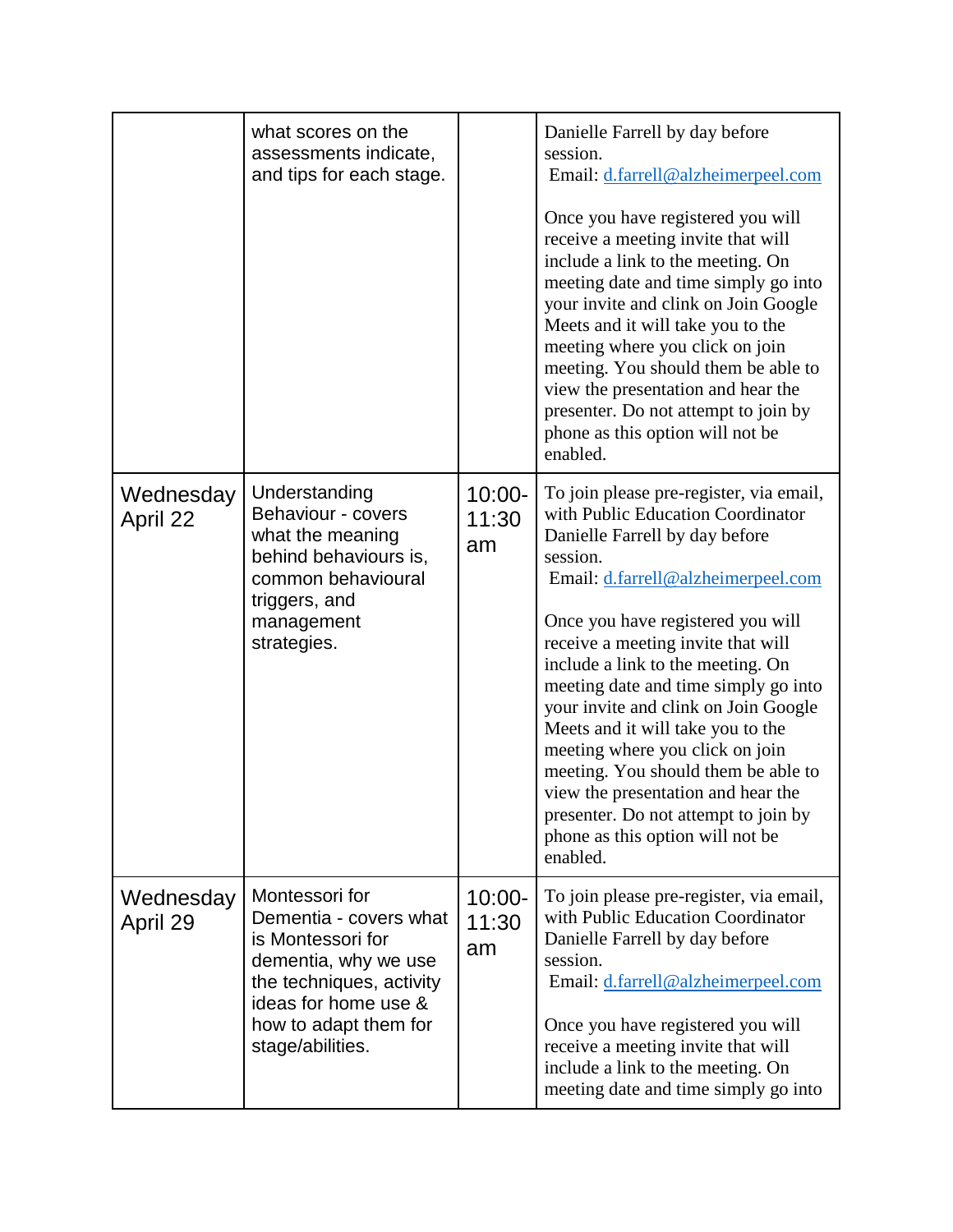|                            |                                                                                                                                                                                                     |                          | your invite and clink on Join Google<br>Meets and it will take you to the<br>meeting where you click on join<br>meeting. You should them be able to<br>view the presentation and hear the<br>presenter. Do not attempt to join by<br>phone as this option will not be<br>enabled.                                                                                                                                                                                                                                                                                                                             |
|----------------------------|-----------------------------------------------------------------------------------------------------------------------------------------------------------------------------------------------------|--------------------------|---------------------------------------------------------------------------------------------------------------------------------------------------------------------------------------------------------------------------------------------------------------------------------------------------------------------------------------------------------------------------------------------------------------------------------------------------------------------------------------------------------------------------------------------------------------------------------------------------------------|
| Wednesday<br>May 6         | Caregiver Burnout &<br>Self Care - covers signs<br>and symptoms of<br>caregiver burnout, tips<br>to overcome burnout,<br>what is self-care and<br>how to accomplish it, &<br>grief and its effects. | $10:00 -$<br>11:30<br>am | To join please pre-register, via email,<br>with Public Education Coordinator<br>Danielle Farrell by day before<br>session.<br>Email: d.farrell@alzheimerpeel.com<br>Once you have registered you will<br>receive a meeting invite that will<br>include a link to the meeting. On<br>meeting date and time simply go into<br>your invite and clink on Join Google<br>Meets and it will take you to the<br>meeting where you click on join<br>meeting. You should them be able to<br>view the presentation and hear the<br>presenter. Do not attempt to join by<br>phone as this option will not be<br>enabled. |
| Wednesday<br><b>May 13</b> | <b>Getting Started -overs</b><br>what is Dementia, The<br>8 Common symptoms<br>in Dementia, and how<br>to communicate<br>effectively with<br>someone living with<br>dementia                        | $10:00 -$<br>11:30<br>am | To join please pre-register, via email,<br>with Public Education Coordinator<br>Danielle Farrell by day before<br>session.<br>Email: d.farrell@alzheimerpeel.com<br>Once you have registered you will<br>receive a meeting invite that will<br>include a link to the meeting. On<br>meeting date and time simply go into<br>your invite and clink on Join Google<br>Meets and it will take you to the<br>meeting where you click on join<br>meeting. You should them be able to<br>view the presentation and hear the<br>presenter. Do not attempt to join by<br>phone as this option will not be<br>enabled. |